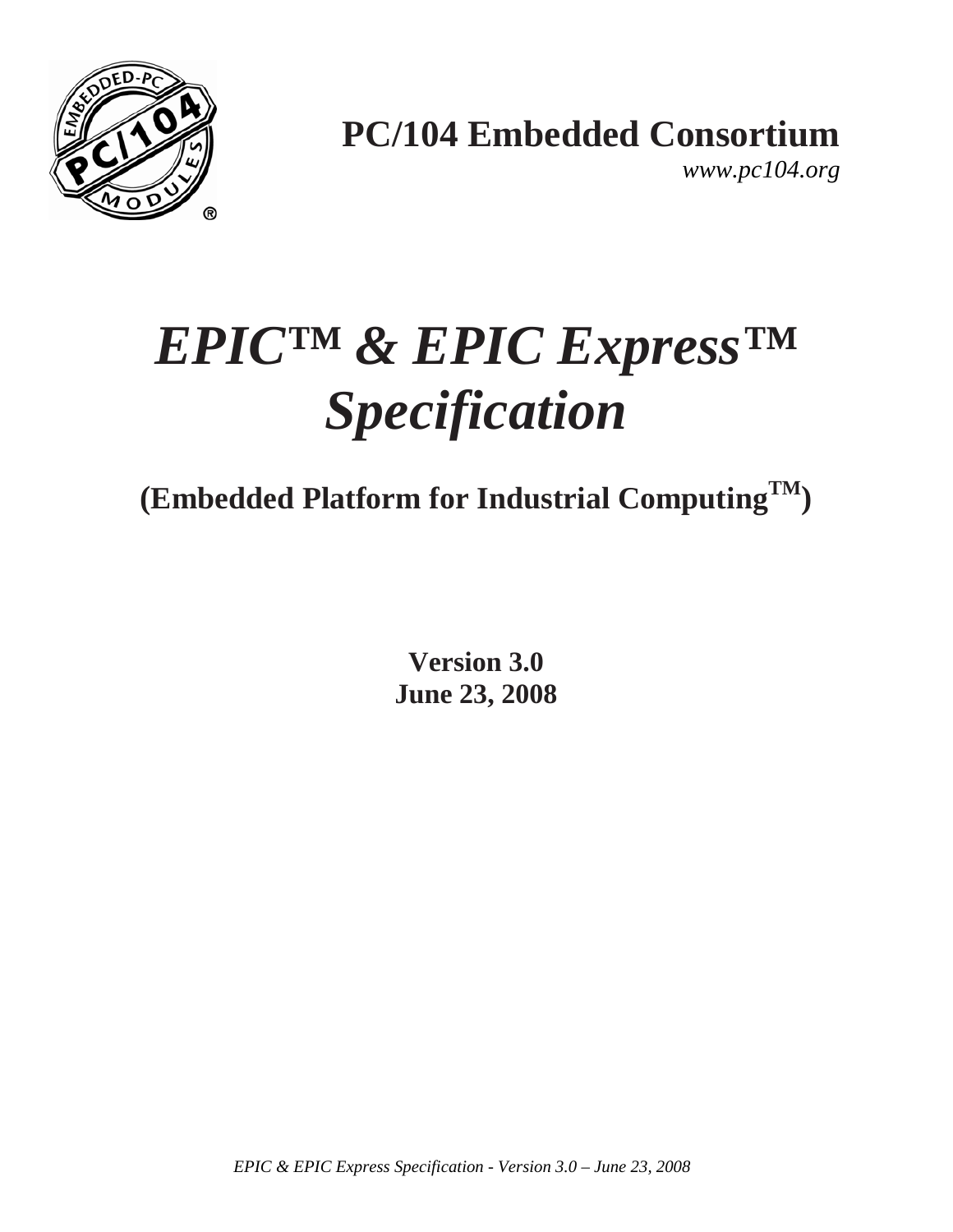# **IMPORTANT INFORMATION AND DISCLAIMERS**

The PC/104 Embedded Consortium ("Consortium") makes no warranties with regard to this EPIC Specification ("Specification") and, in particular, neither warrant nor represent that this specification or any products made in conformance with it will work in the intended manner. Nor does the Consortium assume responsibility for any errors that the Specification may contain or have any liabilities or obligations for damages including, but not limited to, special, incidental, indirect, punitive, or consequential damages whether arising from or in connection with the use of this specification in any way.

No representations or warranties are made that any product based in whole or part on this Specification will be free from defects or safe for use for its intended purposes. Any person making, using, or selling such product does so at his or her own risk.

The user of this Specification hereby expressly acknowledges that the Specification is provided as is, and that the Consortium makes no representations, or extends any warranties of any kind, either express or implied, oral, or written, including any warranty of merchantability or fitness for a particular purpose, or warranty or representation that the Specification or any product or technology utilizing the Specification or any subset of the Specification will be free from any claims of infringement of any intellectual property, including patents, copyright and trade secrets nor does the Consortium assume any responsibilities whatsoever with respect to the Specification or such products.

A license is hereby granted to copy and reproduce this specification for any purpose provided this "IMPORTANT INFORMATION AND DISCLAIMERS" section (paragraphs 1-5) is provided in whole. No other license, express or implied, by estoppel or otherwise, to any other intellectual property rights is granted herein.

**EPIC, EBX, 104, PC/104, PC/104***-Plus***, PCI-104, EPIC Express, EBX Express, PCIe/104, and PCI/104-Express** *are trademarks of the PC/104 Embedded Consortium. All Other trademarks are the property of their respective companies.* 

Copyright © 2004-2008 PC/104 Embedded Consortium. All rights reserved.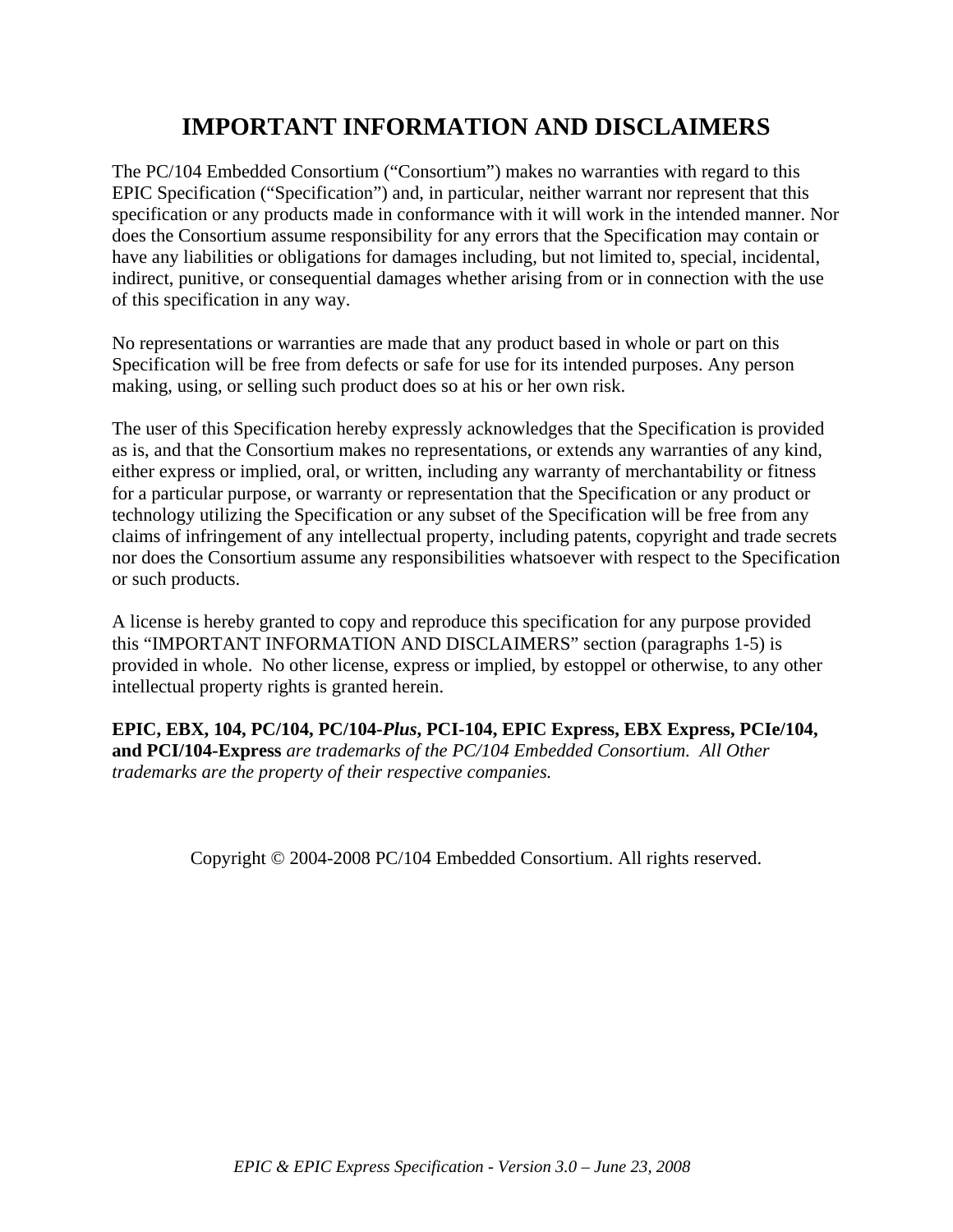# **REVISION HISTORY**

#### **Revision 1.0 – March 23, 2004**

a. Initial Release

#### **Revision 1.1 – July 16, 2004**

a. Minor dimensional and labeling corrections

#### **Revision 2.0 — February 27, 2006:**

- a. Removed company specific information.
- b. Added references to the PC/104 Embedded Consortium.
- c. Updated address information for the PC/104 Embedded Consortium.
- d. Corrected section numbering.
- e. Included max vertical height table.
- f. Included third PC/104, PC/104-*Plus*, and PCI-104 I/O Connector Overhang Zone
- g. Corrected a dimension error in the mechanical drawing
- h. Included PC/104 ISA and PCI connector mechanical drawings
- i. Added missing text in Table 2: EPIC Vertical Clearance Zones.
- j. Italicized "*Plus*" in "PC/104-*Plus*" throughout document.
- k. Corrected decimal-place accuracy of measurements in sections 3.3.1, 4.2 and 4.3.
- l. Added metric dimensions.
- m. Changed font to Times New Roman throughout document.
- n. Changed minimum operating temperature from  $-55^{\circ}$  to  $-40^{\circ}$  in Tables A-1 and A-2.
- o. Added a new section as 4.1. to define descriptive terms used to refer to the locations of zones and components of the EPIC board. Changed uses of these terms throughout document to be consistent with their definitions and with Figure A-1.
- p. Added mention the height restriction in the overlap of the PC/104 I/O Connector Overhang Zone with I/O Zone 1B (section 4.2.2)
- q. Rotated Figure A-1 90° clockwise to be consistent with earlier versions of this specification.
- r. Added Figure A-2 "Primary and Secondary Sides."
- s. Clarified wording of section 4.2.2.
- t. Revised Figure A-1 to include colors for various zones in the manner of earlier revisions.
- u. Added PC/104 logo and web address to cover page.

#### **Revision 3.0 DRAFT — May 8, 2008:**

- a. Added EPIC Express supporting PCIe/104 and PCI/104-Express
- b. Added specification for stand-off
- c. Cleaned up formatting of figures and tables
- d. Changed appendix to chapters
- e. Added new PC/104 logo
- f. Changed EPIC Express drawing color to match EPIC drawing colors
- g. Added notes to refer to PC/104, PC/104-*Plus*, PCI/104-Express specification for connector pinouts

#### **Revision 3.0 — June 23, 2008:**

h. Removed DRAFT after membership vote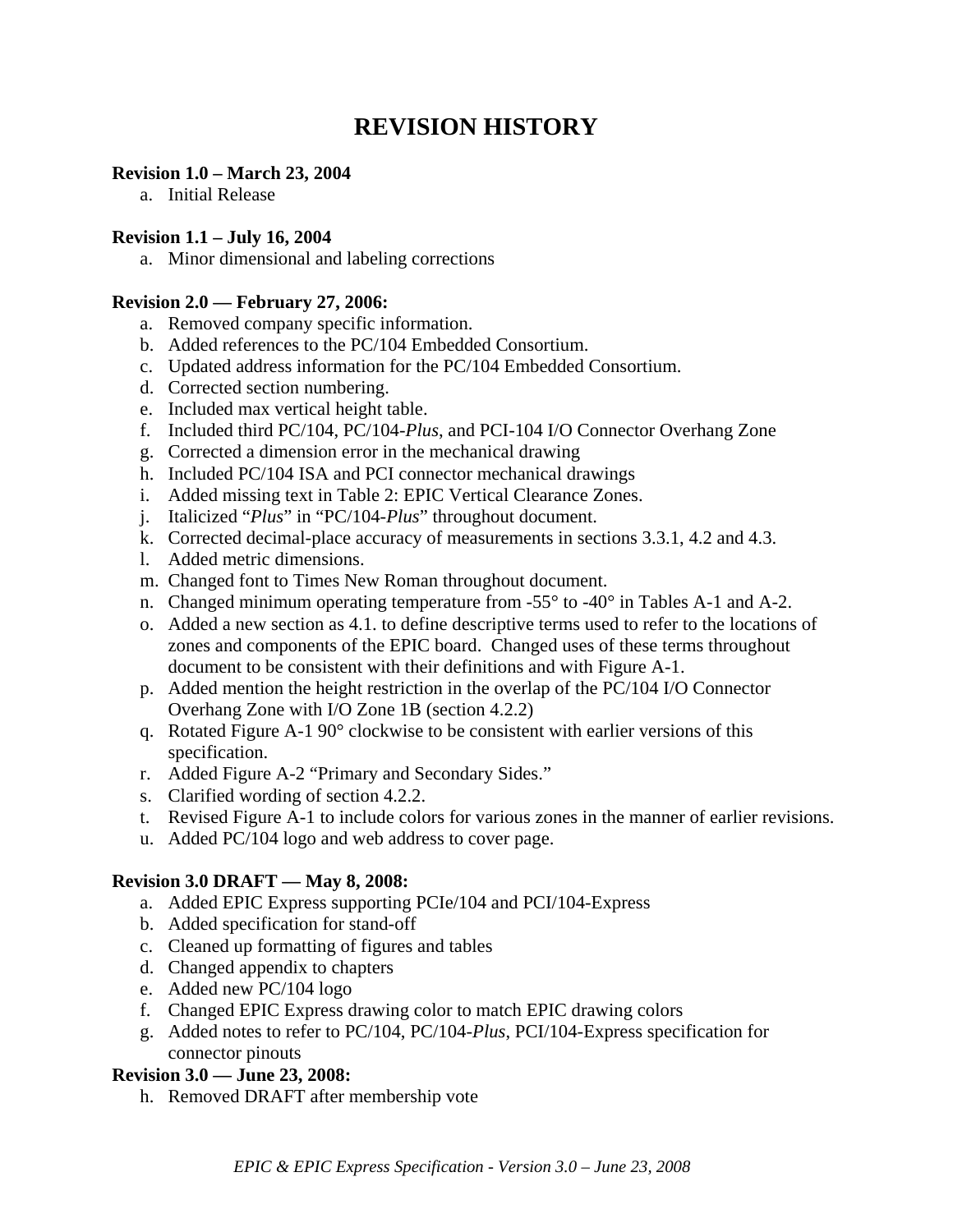# **TABLE OF CONTENTS**

| 1. |                                                                                                                                                                                                                                  |  |
|----|----------------------------------------------------------------------------------------------------------------------------------------------------------------------------------------------------------------------------------|--|
| 2. |                                                                                                                                                                                                                                  |  |
| 3. | 3.1.<br>3.2.<br>3.3.<br>3.3.1.<br>3.3.2.<br>3.3.3.                                                                                                                                                                               |  |
| 4. | 4.1.<br>4.1.1.<br>4.1.2.<br>4.2.1.<br>4.2.2.<br>4.3.<br>4.4.<br>4.5.<br>4.6.<br>4.7.<br>4.8.                                                                                                                                     |  |
| 5. | 5.1.<br>5.2.                                                                                                                                                                                                                     |  |
| 6. | 6.1.<br>6.1.1. ASP-129637-03 or equivalent (Top Connector) Mechanical Drawings (Reference<br>Only)<br>9<br>6.1.2.<br>ASP-129646-03 or equivalent (Bottom Connector) Mechanical Drawings<br>6.1.3.<br>$6.2 -$<br>6.2.1.<br>6.3.1. |  |
| 7. | 7.1.<br>7.2.                                                                                                                                                                                                                     |  |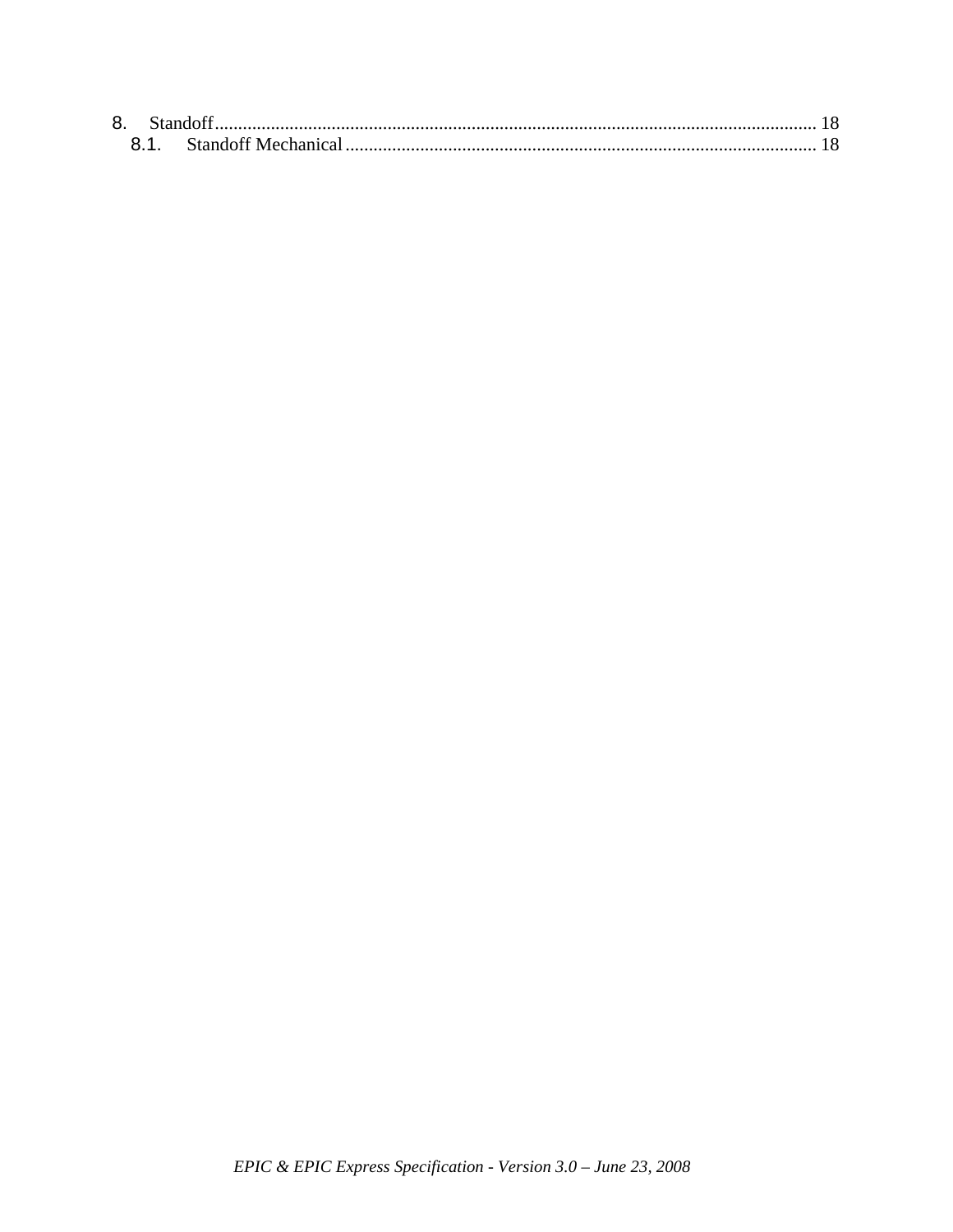# **TABLE OF FIGURES**

| Figure 6-1: ASP-129637-03 or equivalent Mechanical Drawings (Reference Only)   |  |
|--------------------------------------------------------------------------------|--|
| Figure 6-2 ASP-129646-03 or equivalent Mechanical Drawings (Reference Only) 10 |  |
|                                                                                |  |
|                                                                                |  |
|                                                                                |  |
|                                                                                |  |

# **TABLE OF TABLES**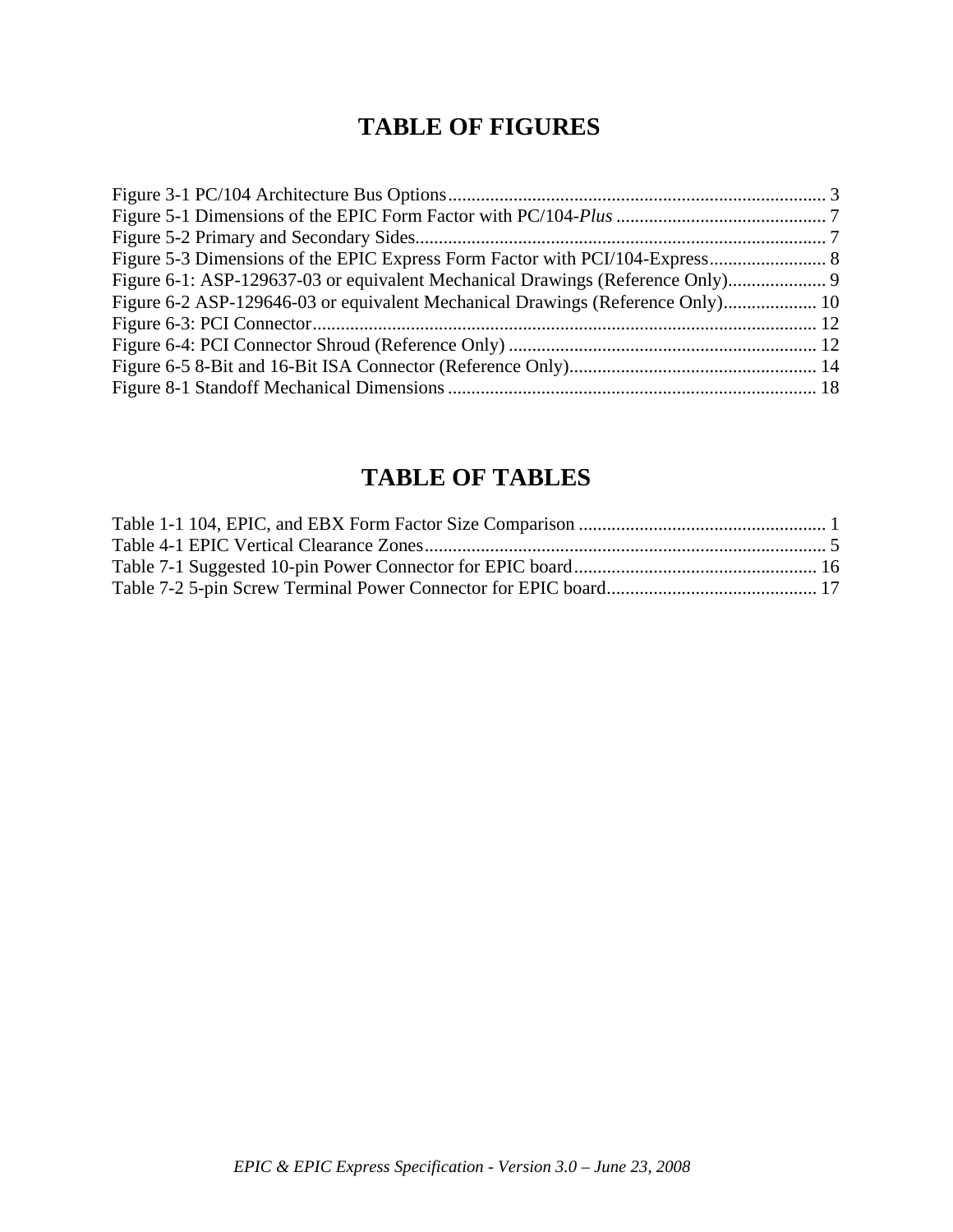# **1. INTRODUCTION**

The purpose of this document is to define a physical platform for mid-sized embedded Single Board Computer (SBC) with multiple I/O expansion options. Its size is midway between the industry standard PC/104 stackable format and EBX SBC format. This size board will support larger processors requiring large heat sinks. The added space also allows for combining features on an SBC which would normally be found on multiple PC/104 modules.

The key features of the platform are:

- 1. A board that is a small, industrial-grade embedded SBC with the option of I/O expansion via PC/104, PC/104-*Plus,* PCI-104, PCIe/104, PCI/104-Express, USB, Ethernet, etc.
- 2. A board that is a complementary form factor to EBX and PC/104.
- 3. A board that will emphasize I/O connector area.

Designers are always striving to add more functionality in less space. Advances in semiconductor density, packaging technology, and connector technology have made this possible. PC/104, PC/104-*Plus*, PCI-104, PCIe/104, and PCI/104-Express are recognized standards as well as EBX; however, there is no industry standard for a mid-size board.

This specification defines a new standard, open-architecture, embedded SBC platform that is larger than a PC/104 stackable board yet smaller than an EBX SBC board.

| <b>Name</b> | <b>Primary Purpose</b> | <b>Dimensions</b>                                       | <b>Board Area</b>                                |
|-------------|------------------------|---------------------------------------------------------|--------------------------------------------------|
| PC/104      | Stackable PC           | $3.550 \times 3.775$ inches (90.17 x 95.89 mm)          | $13.401 \text{ in}^2 (86.46 \text{ cm}^2)$       |
| <b>EPIC</b> | <b>SBC</b>             | $4.528 \times 6.496$ inches $(115.00 \times 165.00$ mm) | 29.414 in <sup>2</sup> (189.75 cm <sup>2</sup> ) |
| EBX         | <b>SBC</b>             | $5.750 \times 8.000$ inches $(146.05 \times 203.20$ mm) | $46.000 \text{ in}^2$ (296.77 cm <sup>2</sup> )  |

**Table 1-1 104, EPIC, and EBX Form Factor Size Comparison**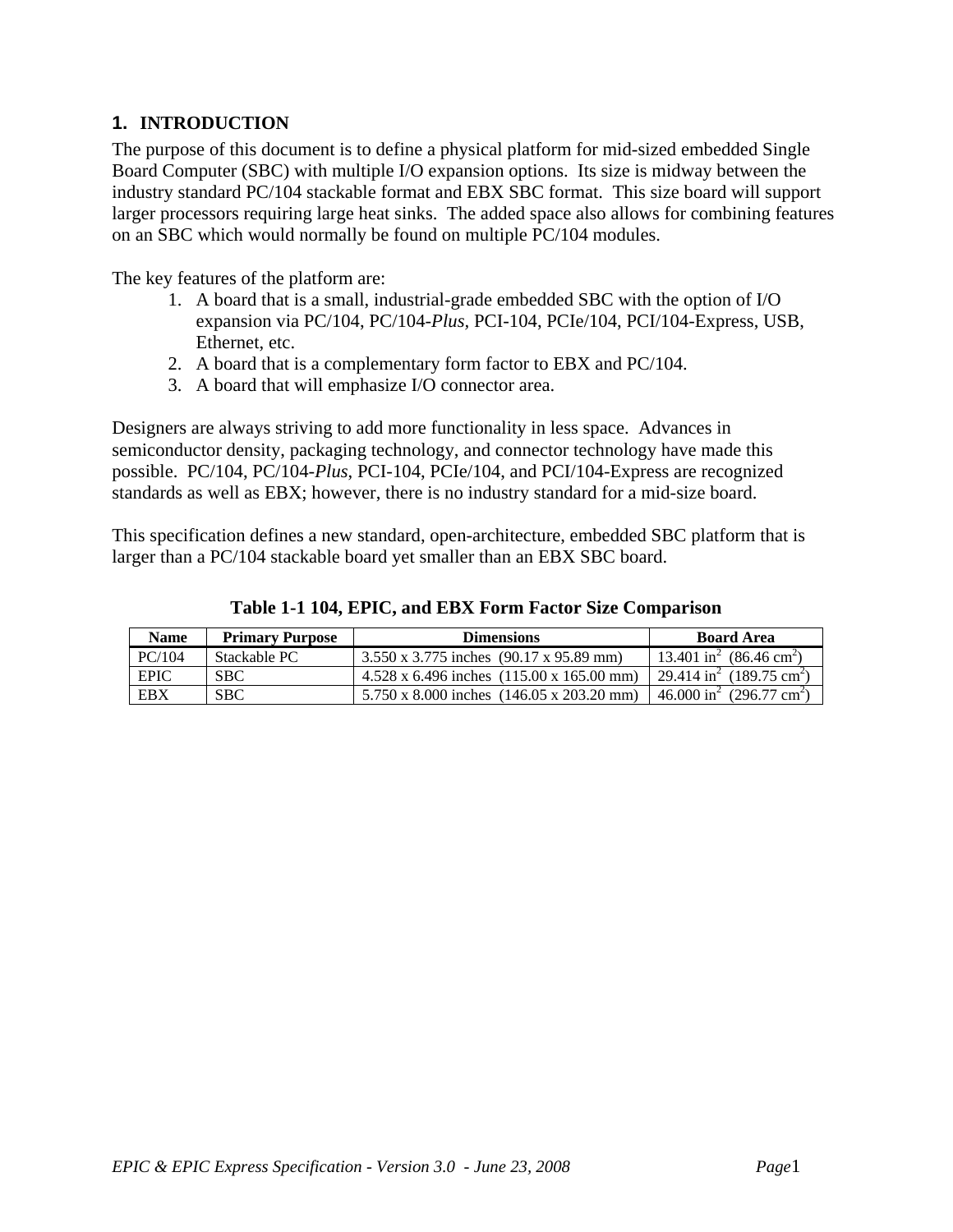## **2. REFERENCE DOCUMENTS**

This EPIC specification makes reference to, and is based on, the current versions of the following specifications:

| PC/104 Specification                  | PC/104 Embedded                   | www.pc104.org     |
|---------------------------------------|-----------------------------------|-------------------|
|                                       | <b>Consortium</b>                 |                   |
|                                       |                                   |                   |
| PC/104-Plus Specification             | <b>PC/104 Embedded</b>            | www.pcl04.org     |
|                                       | <b>Consortium</b>                 |                   |
| PCI-104 Specification                 | PC/104 Embedded                   | www.pcl04.org     |
|                                       | <b>Consortium</b>                 |                   |
| PCIe/104 and PCI/104-Express          | PC/104 Embedded                   | www.pc104.org     |
| Specification                         | <b>Consortium</b>                 |                   |
| PCI Local Bus Specification Revision  | <b>PCI Special Interest Group</b> | www.pcisig.com    |
| 2.2                                   |                                   |                   |
| <b>PCI Express Base Specification</b> | <b>PCI Special Interest Group</b> | www.pcisig.com    |
| Revision 1.1                          |                                   |                   |
| <b>ATX Specification Version 2.2</b>  | <b>Intel Corporation</b>          | www.intel.com     |
| <b>System Management Bus (SMBus)</b>  | <b>SBS Implementers Forum</b>     | www.sbs-forum.org |
| Specification Version 2.0             |                                   |                   |
| INTEL description of PEG and SDVO     | <b>Intel</b>                      | www.intel.com     |
| in the $915/945/965$ chipsets         |                                   |                   |

Technical references about the PCI Express®, PCI™ and ISA buses themselves are available from numerous sources, including RTC Books (www.rtcbooks.com), Mindshare (www.mindshare.com), and others.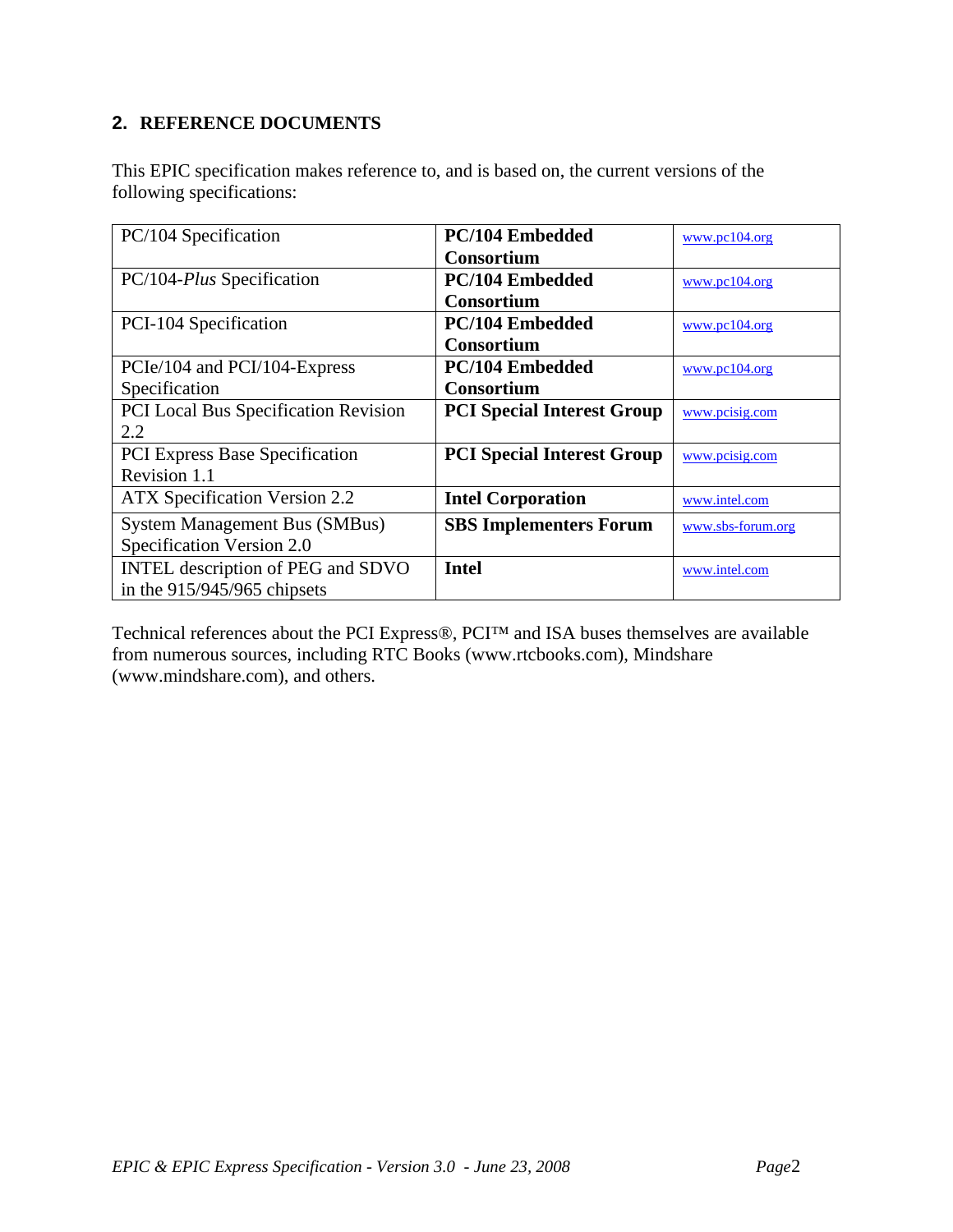# **3. DIMENSIONS AND MOUNTING HOLES**

## **3.1. EPIC Board Dimensions**

The EPIC board dimensions measure  $4.528 \times 6.496$  inches  $(115.00 \times 165.00 \text{ mm})$ .

Figure 5-1 Dimensions of the EPIC Form Factor with PC/104-*Plus* defines the overall dimensions, the precise location of the corner mounting holes of the board, and the location of the PC/104-*Plus* compatible stack, connector placement, and mounting holes. Metric equivalents are in parentheses.

Figure 5-3 Dimensions of the EPIC Express Form Factor with PCI/104-Express defines the overall dimensions, the precise location of the corner mounting holes of the board, and the location of the PCI/104-Express compatible stack, connector placement, and mounting holes. Metric equivalents are in parentheses.

#### **3.2. Mounting Holes**

Eight mounting holes are specified. There are four mounting holes inset on the outside corners of the board plus the four PC/104 mounting holes. It is recommended that all eight defined holes be used to provide the most rugged attachment of the EPIC board to its mounting bracket, base plate, or enclosure. The card can use exactly the same hardware as the PC/104 for all eight holes.

#### **3.3. Expansion Bus Stack Location**

EPIC provides a module stack location as defined by the PC/104, PC/104-*Plus*, and PCI-104 modules while EPIC Express provides a module stack location for PCIe/104 and PCI/104- Express modules.

Figure 5-1 Dimensions of the EPIC Form Factor with PC/104-Plus defines the precise location of this area, the PC/104 ISA and PCI expansion connectors, and the associated mounting holes.

Figure 5-3 Dimensions of the EPIC Express Form Factor with PCI/104-Express defines the precise location of this area, the PCI/104-Express PCIe® and PCI expansion connectors, and the associated mounting holes.

EPIC and EPIC Express are designed to work with all PC/104 Consortium bus architectures as shown in Figure 3-1 PC/104 Architecture Bus Options.



**Figure 3-1 PC/104 Architecture Bus Options** 

Refer to the PC/104, PC/104-*Plus*, PCI-104, PCIe/104 and PCI/104-Express specifications for information on the full electrical and mechanical specifications associated with this location.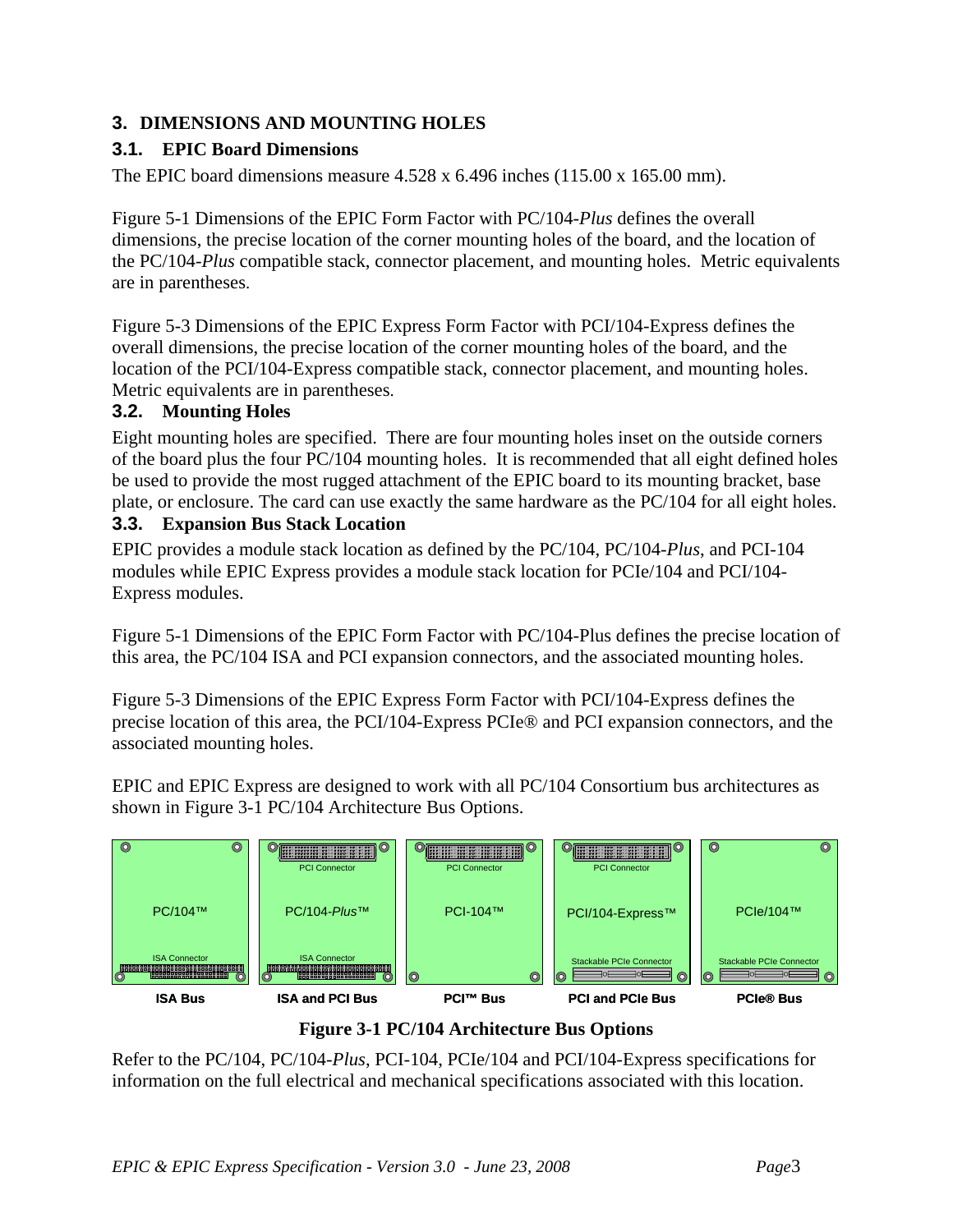These specifications can be downloaded from the PC/104 Embedded Consortium website at www.pc104.org.

# **3.3.1. PC/104-***Plus* **Expansion Bus Connectors**

PC/104-*Plus* defines two buses. One is the 104-pin ISA connector pair (J1/J2) which consists of 64-pin and 40-pin pin-and-socket headers with 0.100-in. (2.54mm) pin-to-pin spacing. This bus is also found on the PC/104.

The second bus is the 120-pin PCI connector (J3), a high-density pin-and-socket connector with 2mm pin-to-pin spacing. This bus is also found on the PCI-104.

#### **3.3.2. PCI/104-Express Expansion Bus Connectors**

PCI/104-Express defines two buses. One is the 156-pin PCI Express connector pair which consists of 156-pin surface mount top and bottom. This bus is also found on the PCIe/104.

The second bus is the 120-pin PCI connector, a high-density pin-and-socket connector with 2mm pin-to-pin spacing. This bus is also found on the PCI-104.

#### **3.3.3. Stack through Bus Option**

The PC/104-*Plus* specification defines either stack through or non-stack through bus connectors. An EPIC board may be populated with either of these bus options. When fitted with stack through bus connectors, the EPIC board can be plugged onto another circuit board (often called a "baseboard") and treated like a single-board computer "macro component".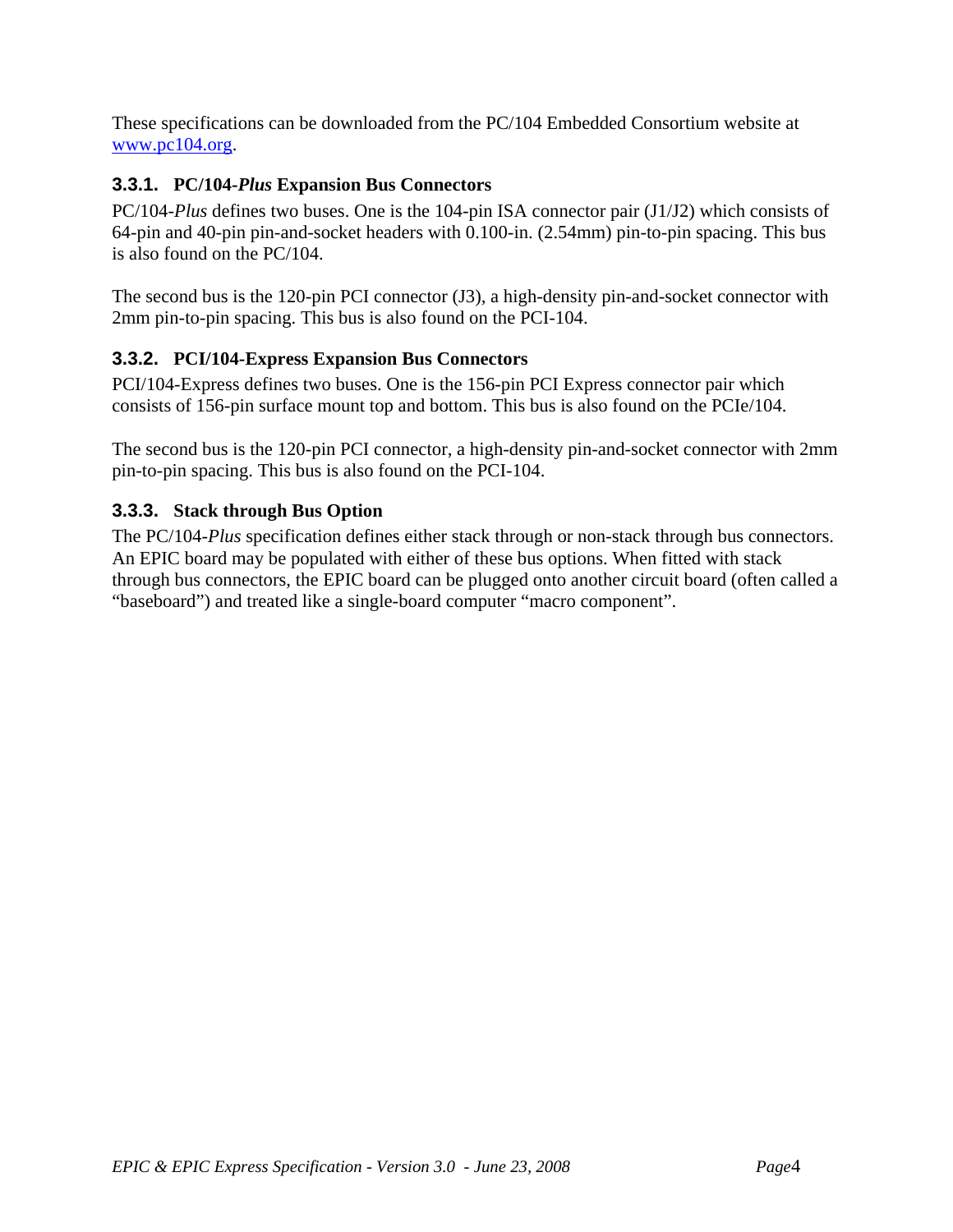# **4. I/O AND VERTICAL CLEARANCE ZONES**

The EPIC form-factor is subdivided into zones that are intended for various interfaces and components. Each of these zones, and their associated functions, are defined in Table 4-1Table 4-1 and are described below. Each zone has a specified vertical dimension within which all components of that zone must fit. Table 4-1 specifies the maximum component height within each EPIC zone.

| Zone                               | Max. Component Height (in.) |
|------------------------------------|-----------------------------|
| I/O Zone $1A$                      | None                        |
| $I/O$ Zone 1B                      | None except in overlap area |
|                                    | (See below)                 |
| I/O Zone $2$                       | None except in overlap area |
|                                    | (See below)                 |
| I/O Zone $3$                       | None except in overlap area |
|                                    | (See below)                 |
| Tall CPU and Power Zone            | None                        |
| PC/104 Expansion Zone              | $0.345$ in. $(8.76$ mm)     |
| PC/104 I/O Connector Zone          | $0.345$ in. $(8.76$ mm)     |
| PC/104 I/O Connector Overhang Zone | $0.600$ in. $(15.24$ mm)    |

**Table 4-1 EPIC Vertical Clearance Zones** 

## **4.1. Definitions of Terms**

The following terms will be used in describing the locations of the various zones and components on an EPIC Board.

# **4.1.1. Sides**

The "primary" side is that side of the board which contains the CPU, I/O Breakouts and the PC/104 Stack Connectors. The "secondary" side is opposite the primary side.

# **4.1.2. Edges**

The "lower" edge contains the I/O connectors (I/O Zone 1). The "upper" edge, opposite this, contains the PC/104 PCI connector and I/O Zone 3. The "left" edge is that edge closest to I/O Zone 1A and the "right" edge is that edge closest to I/O Zone 1B and I/O Zone 2. Please refer to Figure 5-1 Dimensions of the EPIC Form Factor with PC/104-*Plus* for a correct visual orientation of the edges relative to one another as described here.

#### **4.2. I/O Zone 1**

Zone 1 is defined for I/O connectors. It is split into Zone 1A and Zone 1B. This zone is located between the mounting holes along the lower edge of the board.

#### **4.2.1. I/O Zone 1A**

Zone 1A allows for deeper connectors, such as currently exists for Ethernet, CompactFlash, ExpressCard, and certain stackable molded PC-type connectors.

#### **4.2.2. I/O Zone 1B**

Zone 1B supports industry standard 0.100-inch (2.54 mm) IDC type connectors, terminal blocks, USB, and other molded PC-type connectors. Overlapping part of this zone is the PC/104 and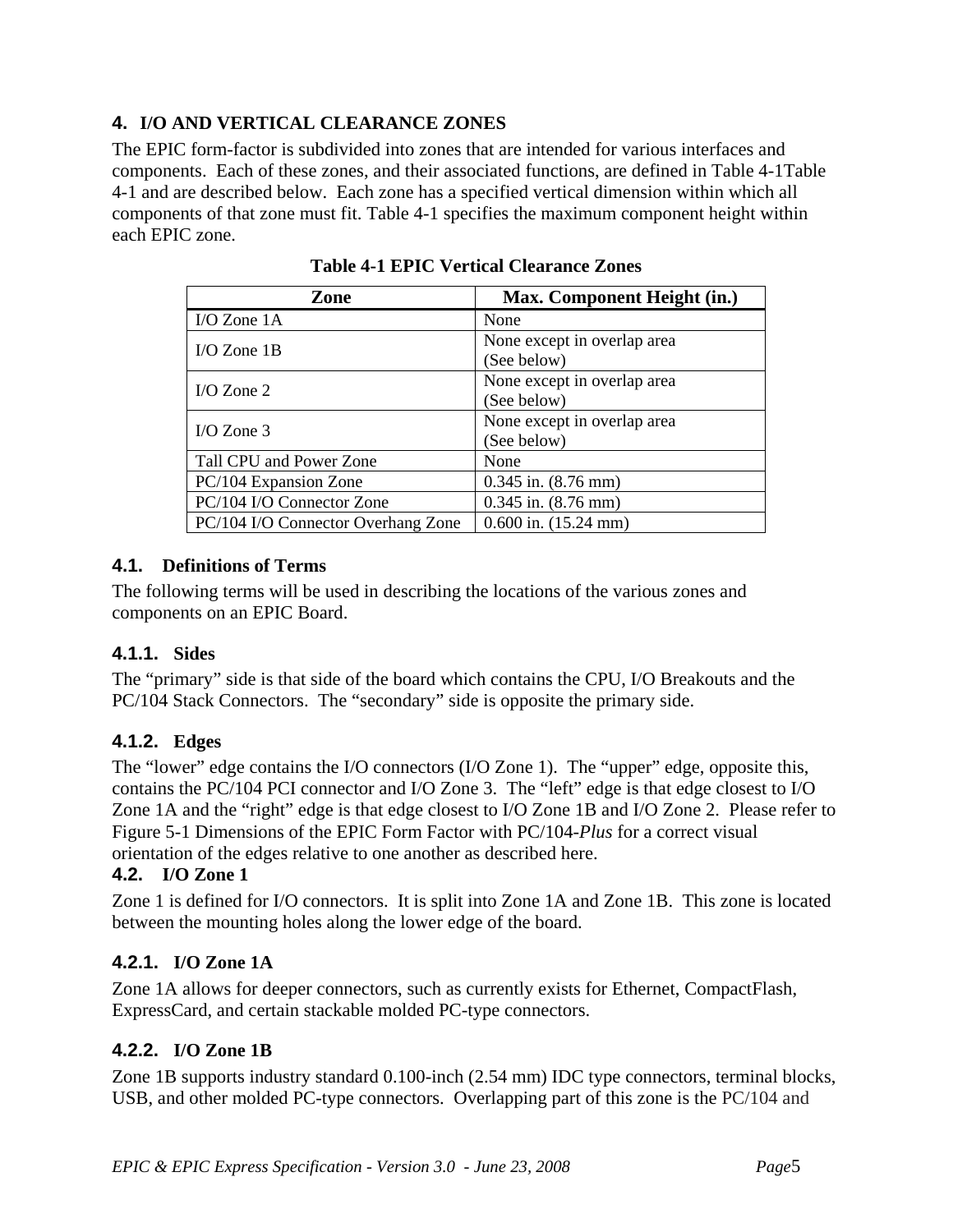PCI-104 I/O Connector Zone as defined in their respective specifications. There is no height restriction in this overlapping area; however, there is a potential of interference of connectors between the PC/104, PC/104-*Plus*, or PCI-104 and the EPIC modules in this area.

# There is also an overlapping between Zone 1B and Zone 2.

# **4.3. I/O Zone 2**

Zone 2, located on the right edge of the EPIC board, is the second I/O zone. Because of the potential of interference of connectors between the PC/104, PC/104-*Plus*, or PCI-104 and the EPIC modules, connectors placed on the EPIC module in this overlapping area should not be higher than 0.600-inches (15.24 mm).

# **4.4. I/O Zone 3**

Zone 3, located on the upper left edge of the EPIC board, is the third I/O zone. Because of the potential of interference of connectors between the PC/104, PC/104-*Plus*, or PCI-104 and the EPIC modules, connectors placed on the EPIC module in this overlapping area should not be higher than 0.600- inches (15.24 mm).

# **4.5. Tall CPU and Power Zone**

The Tall CPU and Power Zone is for processors which require a larger fan and/or heatsink for proper cooling and for power supplies and power connectors. There is no height restriction in this zone.

For deeply embedded applications, power requirements and connector configurations will differ. Therefore, the location, specific connector, pin-out, and current per pin for power to the EPIC are not defined. However, a recommended robust power connector for PC-type designs is shown in Appendix B.

# **4.6. PC/104 Expansion Zone**

This is the first of two areas within the PC/104, PC/104-*Plus,* PCI-104, PCI/104-Express, and PCIe/104 Expansion Stack Location that has a height restriction. This area must take into account the components hanging down from an expansion module. Components on the EPIC board should not be higher than 0.345 inches (8.76 mm).

# **4.7. PC/104 I/O Connector Zone**

This is the second area within the PC/104, PC/104-*Plus*, PCI-104, PCI/104-Express, and PCIe/104 Expansion Stack Location that has a height restriction. This area must take into account the possibility of I/O connectors hanging down from an expansion module. Components on the EPIC board should not be higher than 0.345 inches (8.76 mm).

# **4.8. PC/104 I/O Connector Overhang Zone**

The PC/104, PC/104-*Plus*, PCI-104, PCI/104-Express, and PCIe/104 specifications define three I/O Connector Overhang Zones for mating connectors and cables. Two of these zones overlap EPIC I/O Zones 1B and 2. There is a potential of interference of connectors between the PC/104, PC/104-*Plus*, PCI-104, PCI/104-Express, or PCIe/104 and the EPIC modules in this area.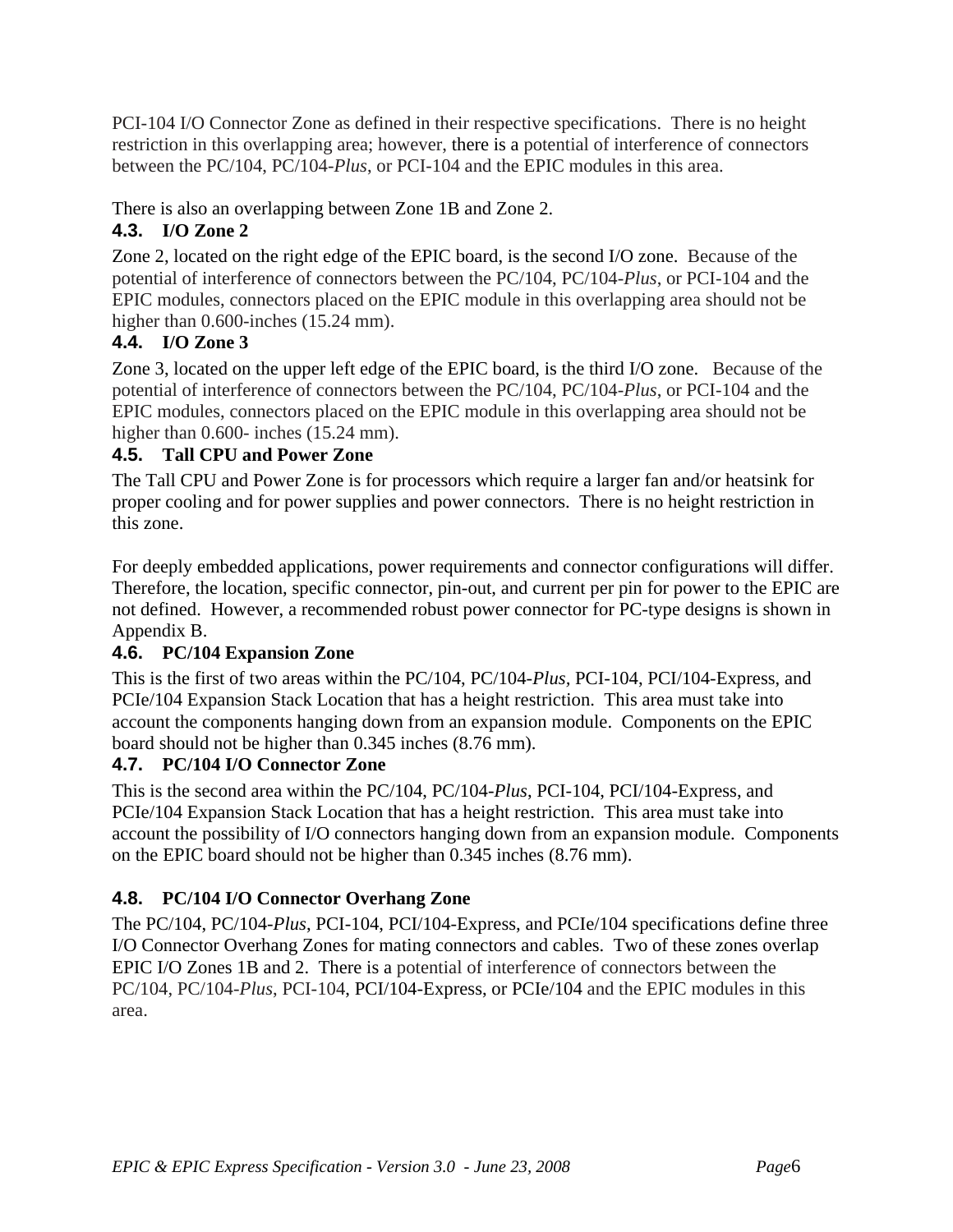## **5. MECHANICAL DIMENSIONS 5.1. EPIC**



**Figure 5-2 Primary and Secondary Sides** 

Note: For connector pinout and bus information refer to PC/104-*Plus* specification. Download specification from PC/104 Embedded Consortium at www.pc104.org.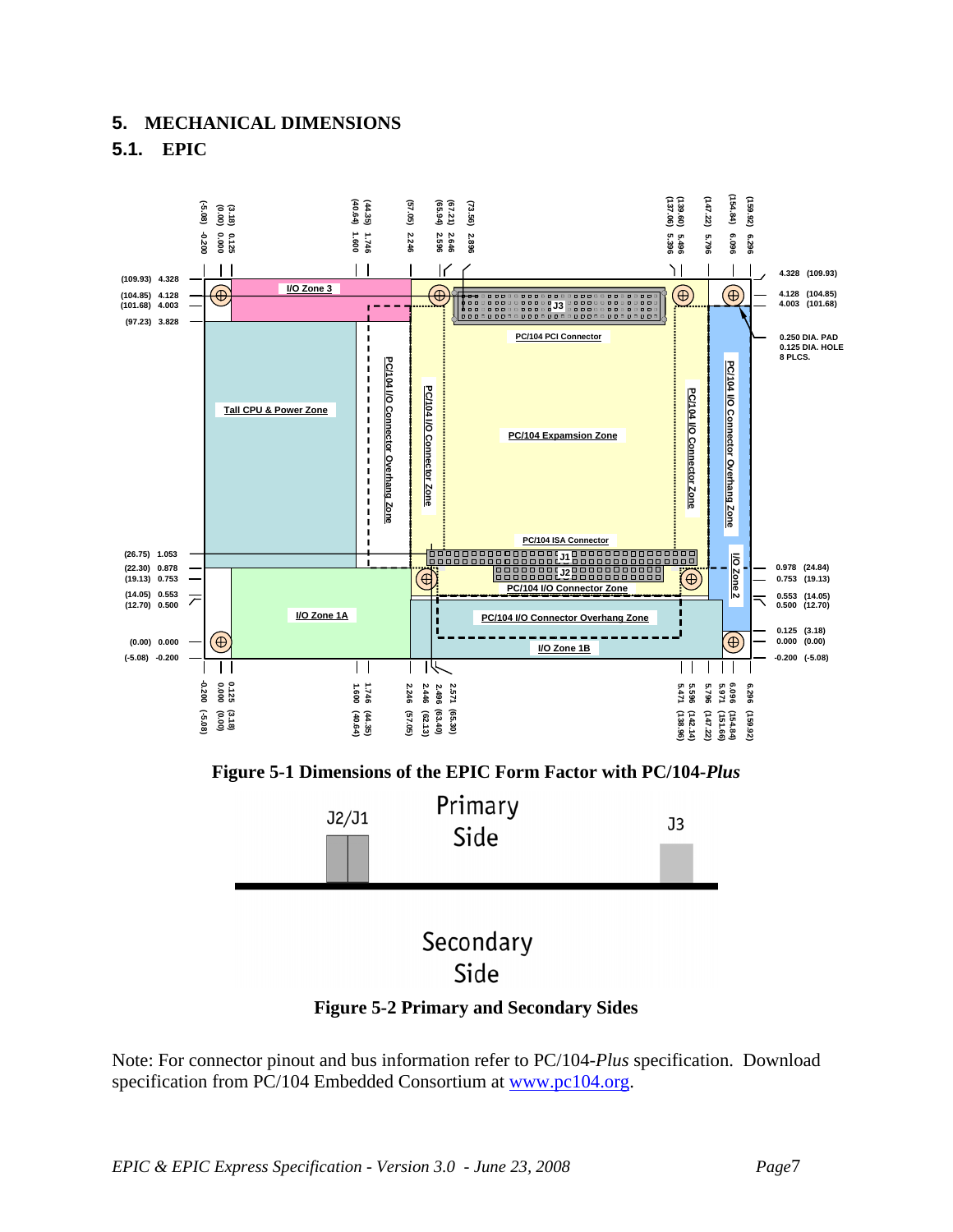#### **5.2. EPIC Express**



**Figure 5-3 Dimensions of the EPIC Express Form Factor with PCI/104-Express** 

Note: For connector pinout, layout guide, and bus information refer to PCI/104-Express specification. Download specification from PC/104 Embedded Consortium at www.pc104.org.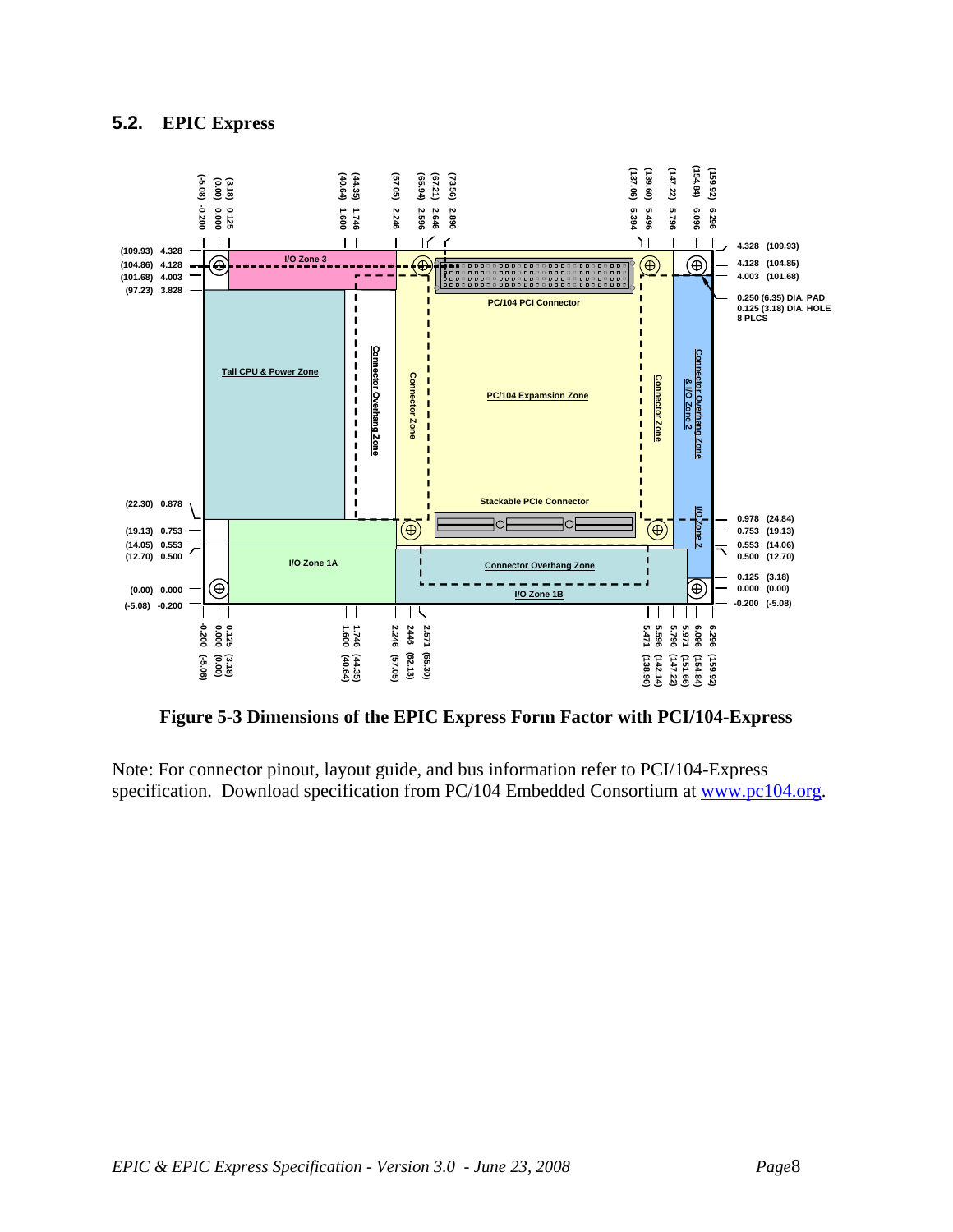#### **6. CONNECTOR SPECIFICFATIONS**

# **6.1. PCIe/104 PCI Express Connector**

#### **6.1.1. ASP-129637-03 or equivalent (Top Connector) Mechanical Drawings (Reference Only)**





**Figure 6-1: ASP-129637-03 or equivalent Mechanical Drawings (Reference Only)**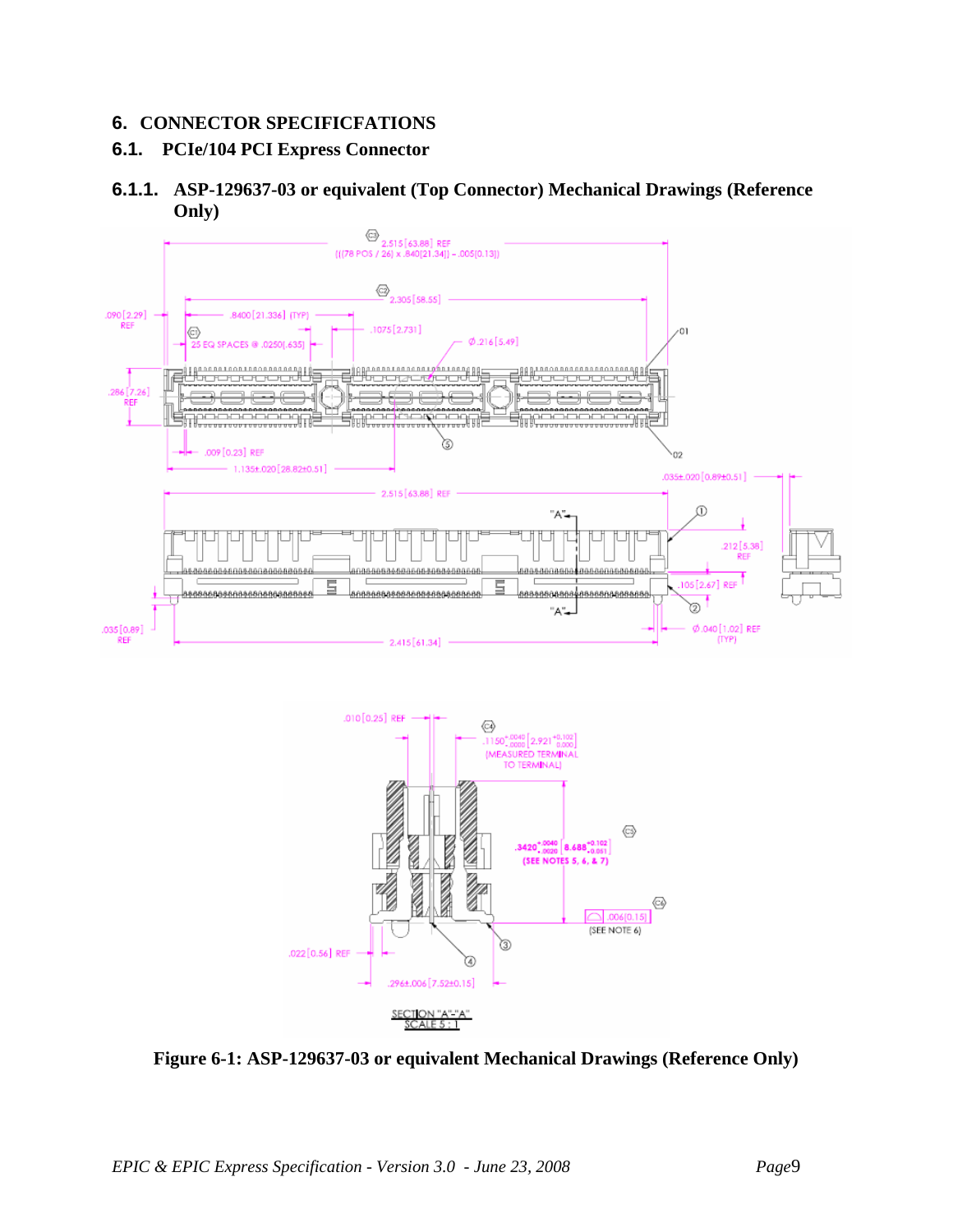



**Figure 6-2 ASP-129646-03 or equivalent Mechanical Drawings (Reference Only)**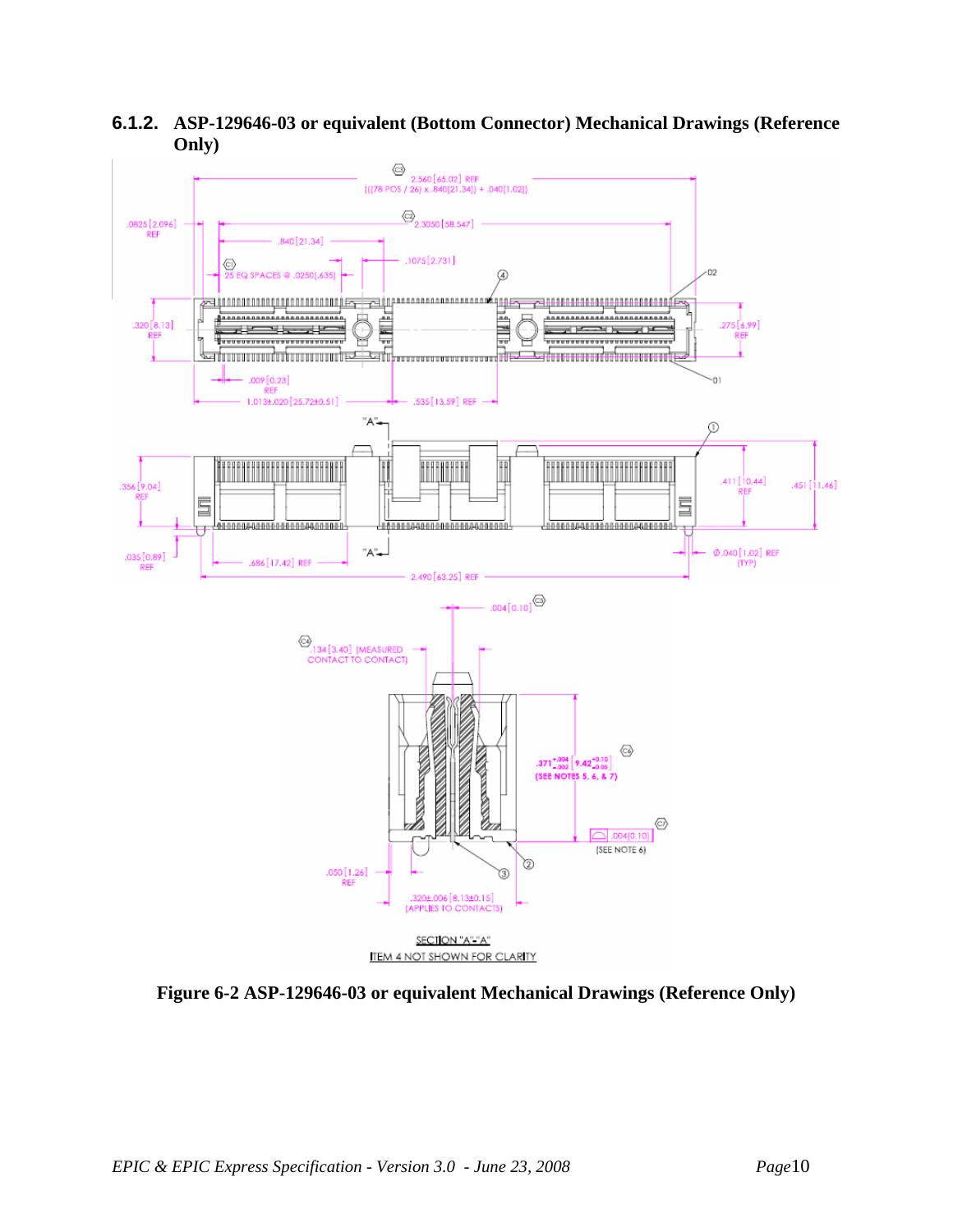#### **6.1.3. PCIe/104 PCI Express Connector Specifications**

#### **MATERIALS**

Housing: Liquid Crystal Polymer Terminal & Ground Plane Material: Phosphor Bronze Terminal Plating: Au over 50µ" (1.27µm) Ni Plane Plating: Au over  $50\mu$ " (1.27 $\mu$ m) Ni Terminal and Plane Tails: Tin

#### **CONTACT FINISH**

Socket Interface: 30u" Au Terminal Interface: 30µ" Au Underplate:  $50\mu$ " Ni

#### **MECHANICAL PERFORMANCE**

Normal Force @ nominal deflection: 69 grams Minimum stacking size: 14.8mm Nominal stacking size: 15.24mm Maximum stacking size: 15.50mm Contact wipe (at nom. Height): .044" [1.22mm] Ground Plane wipe (at nom. Height): .059" [1.50mm] Durability: 50 cycles Operating Temp:  $-55 \degree C$  to 125  $\degree C$ 

# **ELECTRICAL PERFORMANCE**

Contact Resistance (initial): 30 mOhms Contact Resistance (@ 1,000 cycles): 50 mOhms

Ground Plane Resistance: 0.5 mOhms

Dielectric Withstanding Voltage: 900 VAC Working Voltage: 300 VAC Insulation Resistance: 50,000 megaOhms

#### **SOLDERABILITY**

#### **HIGH FREQUENCY PERFORMANCE**

Differential Pair Impedance 100 Ohms nominal +/- 10% Single-Ended Impedance 50 Ohms nominal +/- 10%

Insertion Force: 13.9 lbs initial & 16.8 lbs @ 100 cycles Withdrawal Force: 9.8 lbs initial & 10.0 lbs @ 100 cycles

Positions Three banks of 52 pins and 1 plane for 156 total pins and 3 planes Contact Current Capacity: 1.8A at 85 °C and with 20% Industry Standard Derating Factor Ground Plane Current Capacity: 8.4A at 85 °C and with 20% Industry Standard Derating Factor

Maximum Processing Temperature: 230 °C for 60 seconds or 260 °C for 20 seconds

Differential Return Loss (SDD11): -15dB @ 1.25 GHz; -8dB @ 5 GHz Differential Insertion Loss (SDD21): -1dB @ 1.25 GHz; -3dB @ 5 GHz Differential Near End Crosstalk (SDD31): -45dB @ 1.25 GHz; -35dB @ 5 GHz Differential Far End Crosstalk (SDD41): -45dB @ 1.25 GHz; -25 dB @ 5 GHz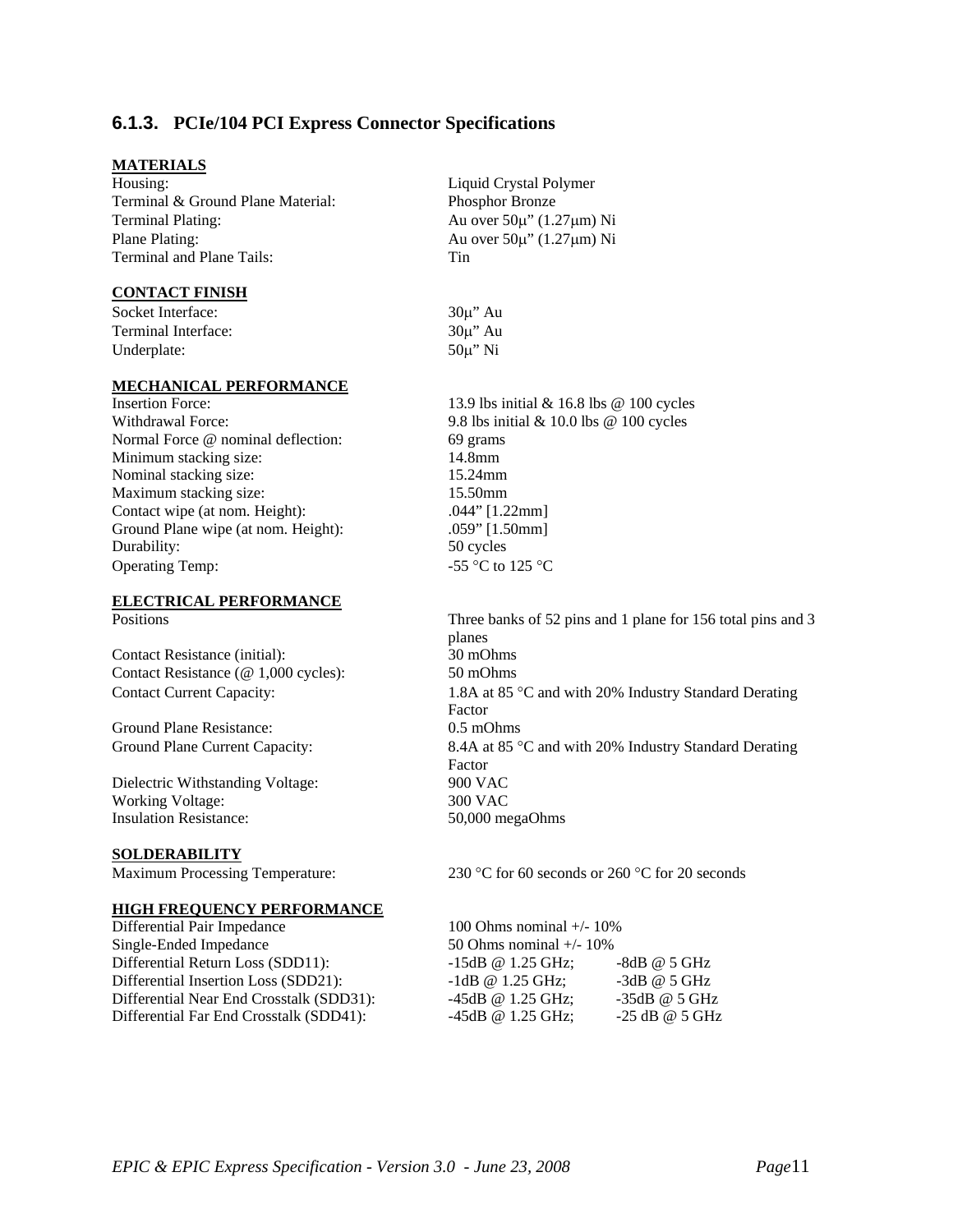#### **6.2. PCI-104 PCI Connector**

#### NOTES:

A PRESS FIT COMPLIANT PINS PER IEC 352-5<br>CAN BE USED INSTEAD OF SQUARE PINS AS SHOWN.

2 CONFIGURATION CAN BE MADE OF ONE OR MORE PIECES.



**Figure 6-3: PCI Connector** 



**Figure 6-4: PCI Connector Shroud (Reference Only)**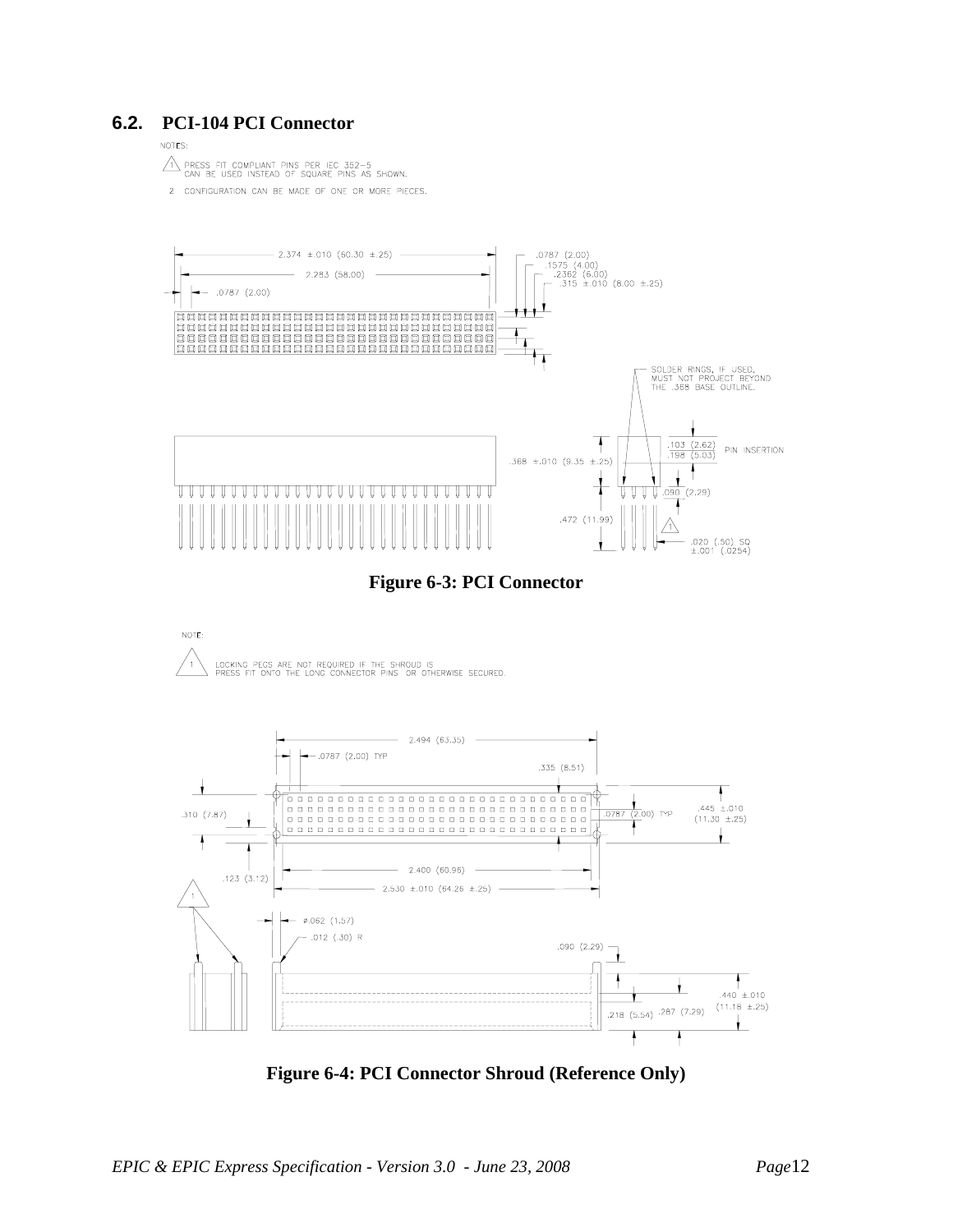#### **6.2.1. PCI-104 PCI Connector Specifications**

#### **MATERIALS**

#### **CONTACT FINISH**

High Temp Thermoplastic, UL Rated 94-V0 Contact: Phosphor Bronze Solder: Tin-Lead (63-37), If Applicable Solder Clip: Aluminum Alloy, If Applicable

Female Interface: 15 Microinches Minimum Hard Gold Male Interface: Gold Flash Minimum Solder Tail: 100 Microinches Minimum Solder Underplate: 50 Microinches Minimum Nickel

#### **MECHANICAL PERFORMANCE**

## **ELECTRICAL PERFORMANCE**

Dielectric Strength: 500 VAC

Insertion Force: 2.5 Ounce per Pin Maximum Withdrawal Force: 1 Ounce per Pin Minimum Normal Force: 50 Grams Minimum (Per Beam) Durability: 50 Cycles Minimum Operating Temp:  $-40^{\circ}$  C to  $+85^{\circ}$  C Minimum

Contact Resistance: <30 Milliohms Maximum Current Capacity: 1 Amp Continuous Per Pin Insulation Resistance: 5,000 Megohms Minimum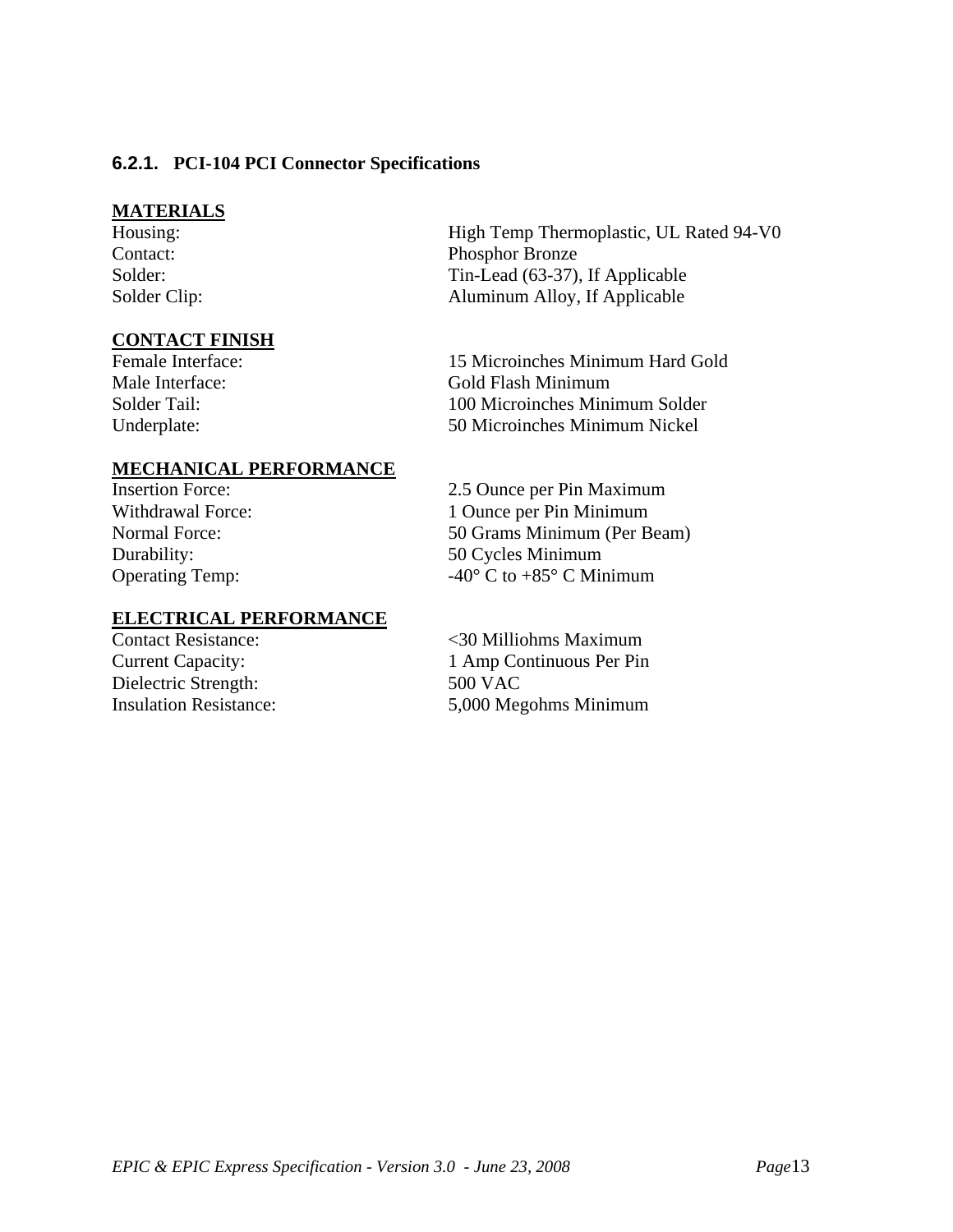#### **6.3. PC/104 ISA Connector**

NOTES:



**Figure 6-5 8-Bit and 16-Bit ISA Connector (Reference Only)**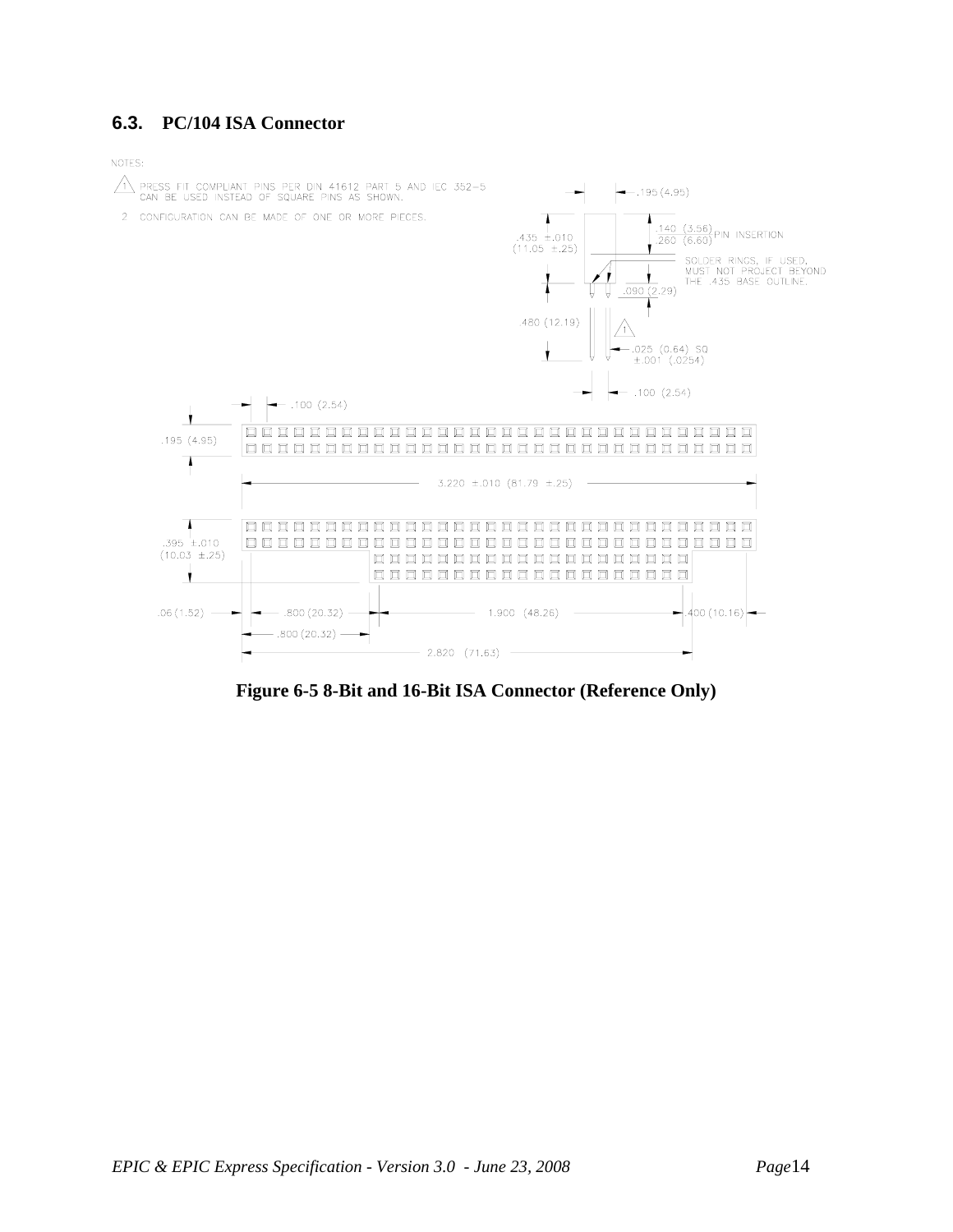#### **6.3.1. PCI-104 PCI Connector Specifications**

#### **MATERIALS**

# **CONTACT FINISH**<br>Female Interface:

#### **MECHANICAL PERFORMANCE**

#### **ELECTRICAL PERFORMANCE**

Dielectric Strength: 1000 VAC

High Temp Thermoplastic, UL Rated 94-V0 Contact: Phosphor Bronze Solder: Tin-Lead (63-37), If Applicable Solder Clip: Aluminum Alloy, If Applicable

15 Microinches Minimum Hard Gold Male Interface: Gold Flash Minimum Solder Tail: 100 Microinches Minimum Solder Underplate: 50 Microinches Minimum Nickel

Insertion Force: 3.5 Ounce per Pin Maximum Withdrawal Force: 1 Ounce per Pin Minimum Normal Force: 50 Grams Minimum (Per Beam) Durability: 50 Cycles Minimum Operating Temp:  $-40^{\circ}$  C to  $+85^{\circ}$  C Minimum

Contact Resistance: <30 Milliohms Maximum Current Capacity: 1 Amp Continuous Per Pin Insulation Resistance: 5,000 Megohms Minimum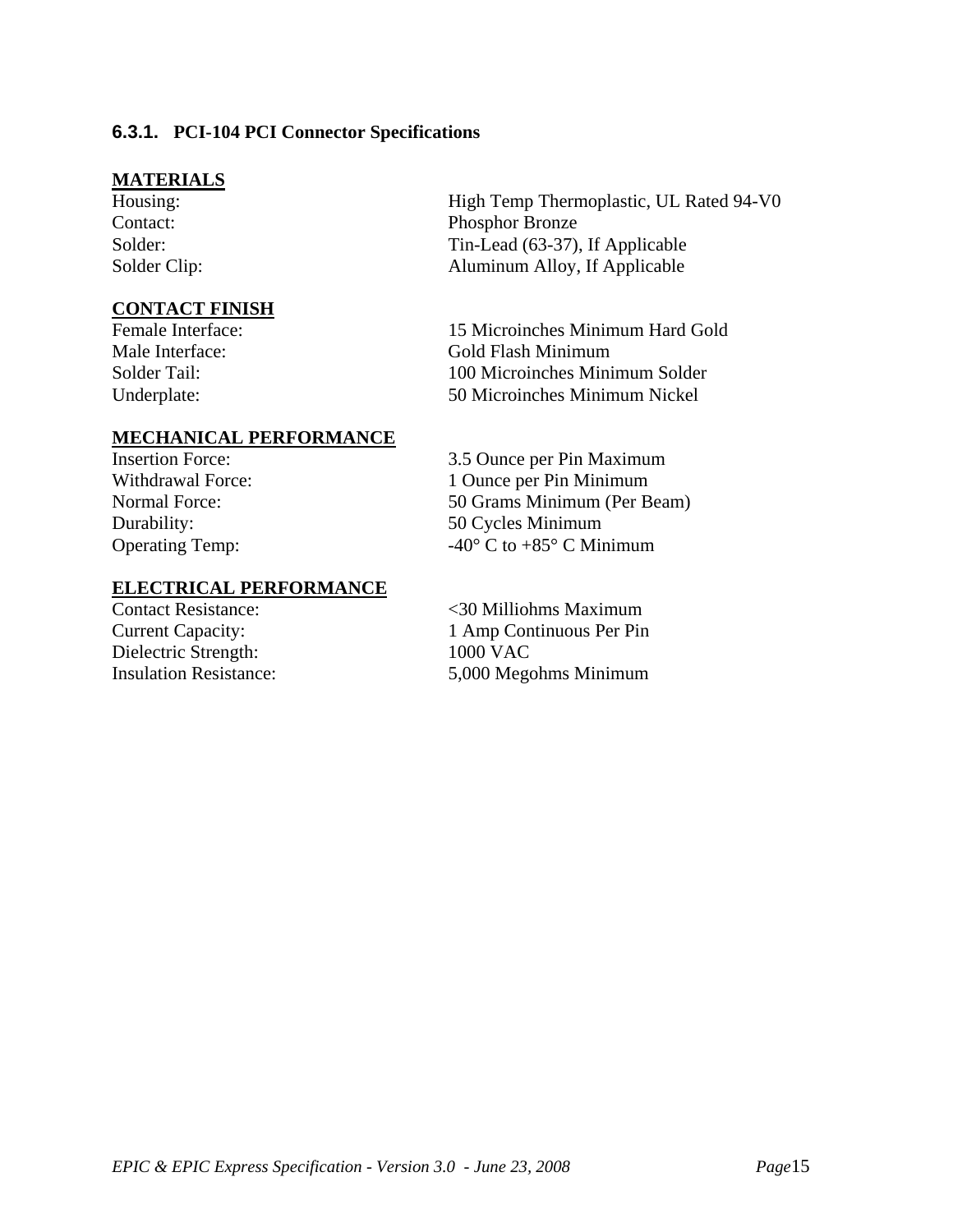#### **7. Power Connector**

For maximum flexibility in meeting specialized customer needs, the EPIC standard does not define a mandatory power connector, its pin count, or pin definitions. These decisions are at the option of each manufacturer. In most cases, an off-the-shelf connector can provide the ruggedness and economy needed for standard industrial applications.

This appendix demonstrates two examples of a power connector scheme for an EPIC board. The first is a standard 10-pin rugged power connector that can be used for an embedded PC design. Its power connections are similar to what is used on motherboards. The second example demonstrates using a screw terminal block for systems that need just voltages only and no control signals.

## **7.1. 10-pin ATX-type Power Connector**

The recommended practice below is based on the popular P1 connector that is defined by the ATX 2.1 compliant power supply specification. It is available from a number of different manufacturers, has a long-term source of supply, and is available throughout the world. It has been tested for shock and vibration and is proven to work well in harsh environments.

An ATX power connector specifies 20 pins. The example in this Appendix is a 10-pin functional subset of that specification. The pin-out of the original specification was not maintained so as to limit the connector size and cost.

Two signals not supported in this recommended practice for an EPIC power connector are -5V and PWR\_OK. The –5V is a legacy voltage rarely used in embedded systems. Power OK is a "power good" signal that already exists on virtually all embedded computers.

The pin descriptions are the same as the ATX standard and there is a correspondence to the ATX wiring colors so that making an adapter cable is simplified.

| <b>ATX</b>   | <b>Desc</b> | Pin# | $\text{Pin}\#$ | <b>Desc</b> | <b>ATX</b>   | Pin numbering |
|--------------|-------------|------|----------------|-------------|--------------|---------------|
| color        |             |      |                |             | color        | (Top view)    |
| Green        | PS ON       |      |                | $+5VSB$     | Purple       |               |
| <b>Black</b> | <b>COM</b>  |      |                | $+5V$       | Red          |               |
| <b>Black</b> | <b>COM</b>  |      |                | $+5V$       | Red          |               |
| Yellow       | $+12V$      |      |                | $-12V$      | Blue         |               |
| Orange       | $+3.3V$     |      | 10             | COM         | <b>Black</b> |               |

**Table 7-1 Suggested 10-pin Power Connector for EPIC board** 

Table 7-1 illustrates the recommendations for various board design possibilities. A designer can choose as few as 4-pins up to as many as 10 depending upon the complexity of the EPIC board design. The pin definitions are progressive and the pin order is recommended to reduce the number of field variations that would lead to confusion. If a connector other than those shown here is used, it is recommended that the pin-out correspond to the Table 7-1 for the same reason.

#### Comments:

1) Pins 1, 2, 6, & 7 provide a +5V system solution.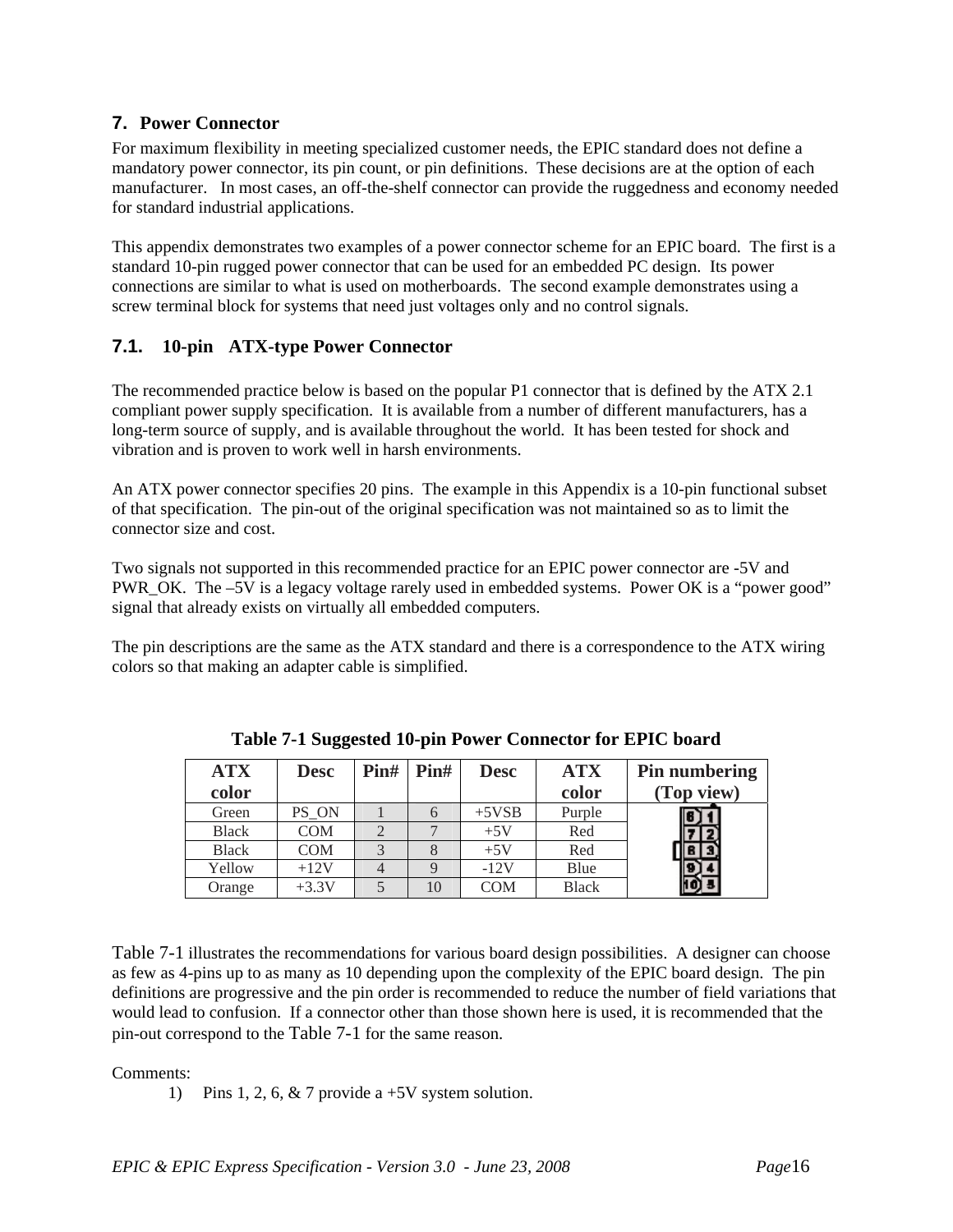- 2) Adding pins 3 & 8 give the same function for high power processors.
- 3) Minimal, non-ATX solution is implemented with pins 3, 4, 8, and 9. Pins 1 & 6 can be added for high power.
- 4) 3.3V is intended to power the PC/104-*Plus* stack.

Please note that PS ON is an active low TTL signal that turns on the main rails of all the power supplies. If an EPIC board design does not support this function, then the pin should be tied to ground.

#### **7.2. 5-pin Screw Terminal Power Connector**

As an alternative to the ATX-style connector above, the recommended practice below is based on a rugged, removable screw terminal connector. Screw terminals allow power to be connected without the use of specialized crimping tools. Some of the lesser used voltages and signals are deleted in order to reduce the number of combinations.

The Table 7-2 below illustrates the recommendations for various board design possibilities. The design is progressive and the pin order is recommended to reduce the number of field variations that might cause confusion. If a connector other than those shown here is used, it is recommended that the pin-out correspond to the Table 7-2 below, for the same reason.

The pin descriptions are the same as the ATX standard and there is a correspondence to the ATX wiring colors so that making an adapter cable is simplified.

| <b>ATX</b> color | <b>Desc</b> | Pin# | <b>Pin Numbering</b> |
|------------------|-------------|------|----------------------|
| Red              | $+5V$       |      |                      |
| <b>Black</b>     | <b>COM</b>  |      |                      |
| Yellow           | $+12V$      |      |                      |
| <b>Black</b>     | <b>COM</b>  |      |                      |
| Orange           | $+3.3V$     |      |                      |

**Table 7-2 5-pin Screw Terminal Power Connector for EPIC board**